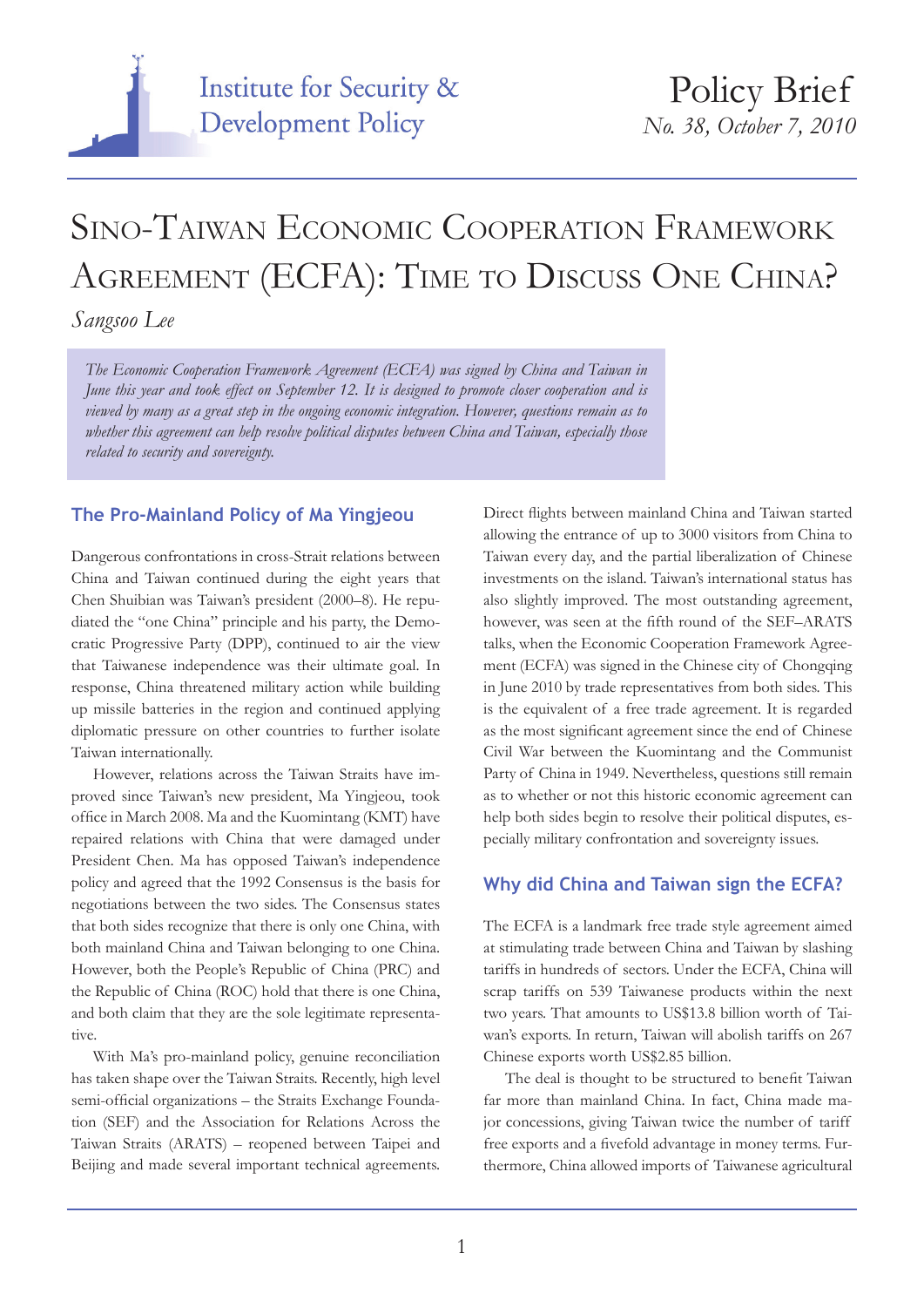

products and also opened markets in eleven service sectors such as banking, securities, insurance, hospitals, accounting and motion picture industries to Taiwanese businesses. Meanwhile, Taiwan opened only nine service sectors to China, and continues to ban workers from the mainland from seeking employment on the island as well as the export of Chinese agricultural products to Taiwan.

With such Chinese concessions, an obvious question centers on what China and Taiwan's different strategic motivations are through integrating their economies?

It is obvious that the ECFA could maximize mutual prosperity and common interest which will establish the goodwill necessary for facilitating political rapprochement between China and Taiwan in the future.

However, for China's part, it has frankly stated that it supports the ECFA undertaking because it believes that this will maximize its ability to coerce Taiwan into eventual political integration across the Taiwan Straits. In other words, China expects it will be the first step towards reunification. Furthermore, China could incorporate Taiwan's economy into a Chinese regional economic bloc, taking one more step towards the so-called "One China" vision. The Framework Agreement signals the emergence of a pan-Chinese market that encompasses China, Taiwan, Hong Kong and Macau, boasting a consumer base of 1.4 billion people with a combined economy of US\$5.5 trillion.

Meanwhile, Taiwan expects that the economic benefits of the ECFA will provide a good opportunity for Taiwan to enhance its capacity in dealing with its current economic difficulties. Taiwan believes the ECFA will help it create 260,000 jobs and boost economic growth, which recorded -1.9% in 2009 due to the global financial crisis, by as much as 1.7%. Particularly, big businesses in Taiwan, such as banks, petrochemical companies, and hi-tech firms seeking greater access to China's market, are expected to benefit. In addition to the economic aspect, Taiwan expects to escape from potential isolation amid a global frenzy of free trade agreements. Taiwan has an inability to sign free-trade deals with other countries because of objections from China who has sought to limit Taiwan's international profile. Taiwan is likely to attempt to overcome its economic isolation from the international community through its first free trade agreement with China.

In sum, the ECFA would give a boost to Taiwan's economic growth, while China sees it as part of a long term charm offensive aimed toward self-ruled Taiwan's eventual reunion with China.

#### **Dispute over Sovereignty and the Future of Sino-Taiwan Relations**

The ECFA will no doubt not only result in much closer cooperation across the Taiwan Straits, but also result in a reduction of tension between the longtime rivals. Despite the current peaceful atmosphere, there has been no progress, so far, on resolving the underlying, six-decade-old dispute between China and Taiwan over sovereignty. It is commonplace that China-Taiwan deals have prioritized economic benefits and avoided discussing sensitive political and security issues. The two sides seem reluctant to engage in difficult dialogues at present. Many of the current Chinese leaders have been prepared to place greater emphasis on social and economic stability rather than inviting instability and tension with other countries. Similarly, with China's rising economic prospects, Taiwan's leaders are increasingly seeking mainland trade and investment opportunities as a way to recover from its domestic economic recession. Nonetheless, China has always held a policy of no toleration moves toward independence for Taiwan. China still keeps more than 1,000 missiles targeting Taiwan as a warning against any possible moves towards independence.

The sovereignty issue, which was artificially suppressed for the last two years, remains the most critical in how this possible dispute will play out or be resolved in the future. However, it does not seem to be an urgent issue. There is no prospect for political or military dialogues across the Taiwan Straits in the short term. A political deal with China does not seem to be on President Ma's agenda at least until (and if) he is reelected in 2012, since he is still in a weak position to commit to further political integration with China. Indeed, the KMT's mainland policy has been under intense attack from the anti-China opposition in Taiwan that is also keen to point out any link between the deal and its political relations with China. Furthermore, in several local elections the DPP has recovered parts of its lost electorate, adding pressure on the current government. Furthermore, President Ma's approval ratings dropped to 28 percent in mid-June 2010 from about 40 percent in mid-2009. Due to increasing dissatisfaction with the Ma government, he was hesitant to sign the ECFA which could harm Taiwan's sov-